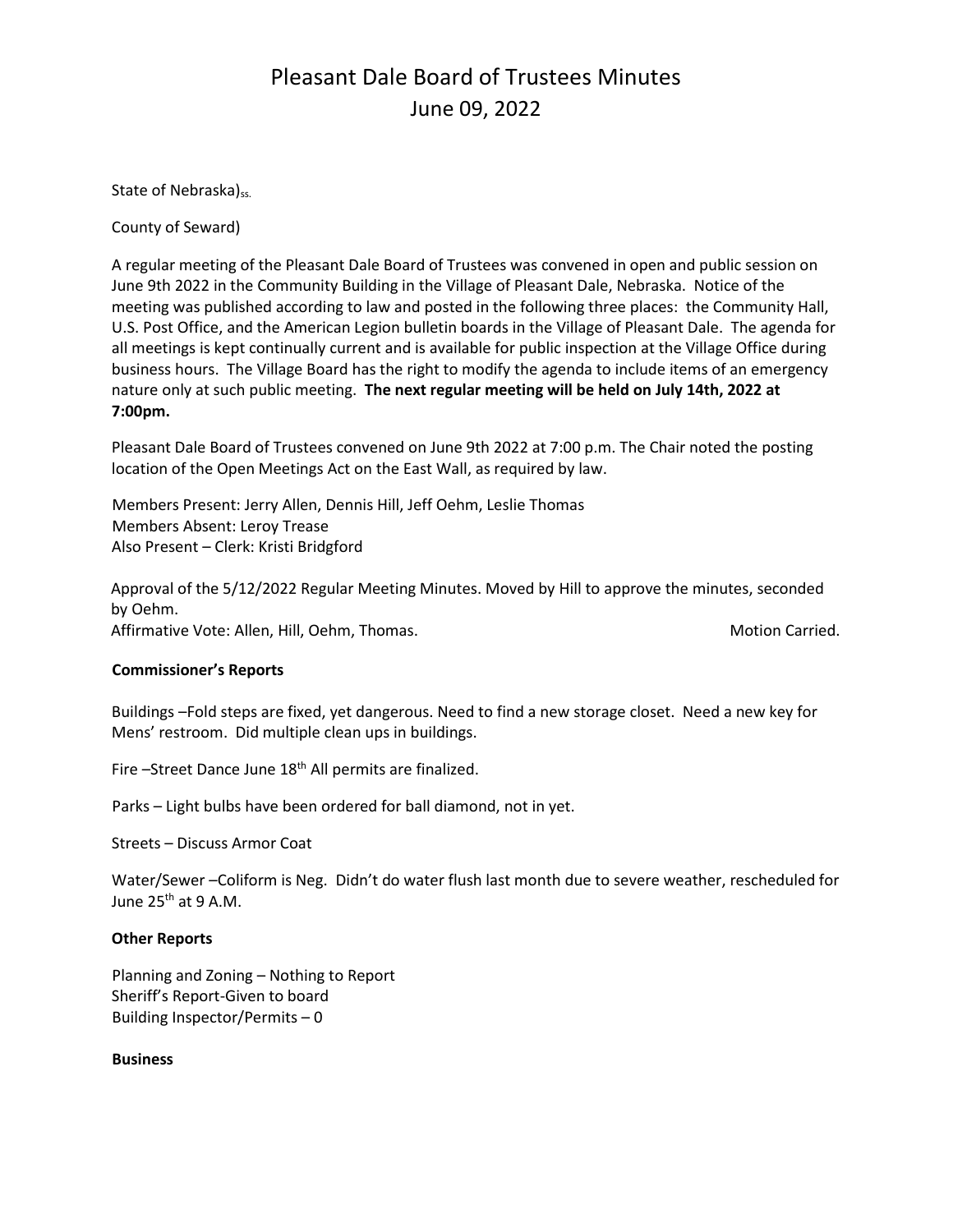# Pleasant Dale Board of Trustees Minutes June 9th, 2022

P&Z Member and Alternate- Zero Applications received for Alternate Member.

Cut Check for Fire Dept. Ambulance Motion by Oehm, seconded by Allen to approve Check for Fire Dept. Ambulance Affirmative Vote: Allen, Hill, Oehm, Thomas. And Motion Carried. Motion Carried.

ARPA Grant Well- Tabled until next meeting on July 14<sup>th</sup> 2022

Reviewed Revenue Report and Claims. Motion by Allen, seconded by Oehm to approve the following claims. Affirmative Vote: Allen, Hill, Oehm, Thomas. Motion Carried. Motion Carried.

Abbreviations: Ins-Insurance; Li- License Renewal; Pub-Publishing; Qt – Quarterly Filing; Re-Reimbursement; Se-Services; Su-Supplies; Tr-Travel; Tx – Tax, Ut-Utilities: Bridgford, K-Re \$38.61, Bromm Lindah Freeman-Caddy-Se 183.50, Hill Dennis Re \$20.00, Farmers Coop Su-\$456.20, Nebraska Equipment Su-\$30.39, Public Health Enviro Lab-Se \$31.00, Norris PPD-Ut \$875.11, Quill.com-Su \$233.98, Seward Co. Independent-Se \$21.78, Sid Dillon Crete-Se \$520.48, Uribe-Se \$853.49, USPS-Su \$116.00, Vyhnalek Insurance Group-Se \$264.00, Western Oil-Su \$314.85,Windstream – Ut \$141.76, Salaries - \$2417.83 Total Claims- \$5684.89

Set Agenda for June 9th, 2022 as follows.

- 1. Public Hearing
- 2. Convene and Announce Open Meetings Law
- 3. Roll Call
- 4. Reading and Approval of 6/9/2022 Regular Meeting Minutes
- 5. Letters & Announcements
- 6. Clerk/Treasurer Report
- 7. Public Input
- 8. Commissioner's Report
	- a. Building
	- b. Fire
	- c. Park
	- d. Street
	- e. Water/Sewer-Water Operator
- 9. Other Reports
	- a. Planning & Zoning Committee
	- b. Sheriff's Report
	- c. Bldg. Inspector/Permits
- 10. Business
	- a. P & Z Alternate Member
	- b. ARPA Grant-Well
	- c. Armor Coat Streets
- 11. Revenue Report/Approval of Claims for July 2022